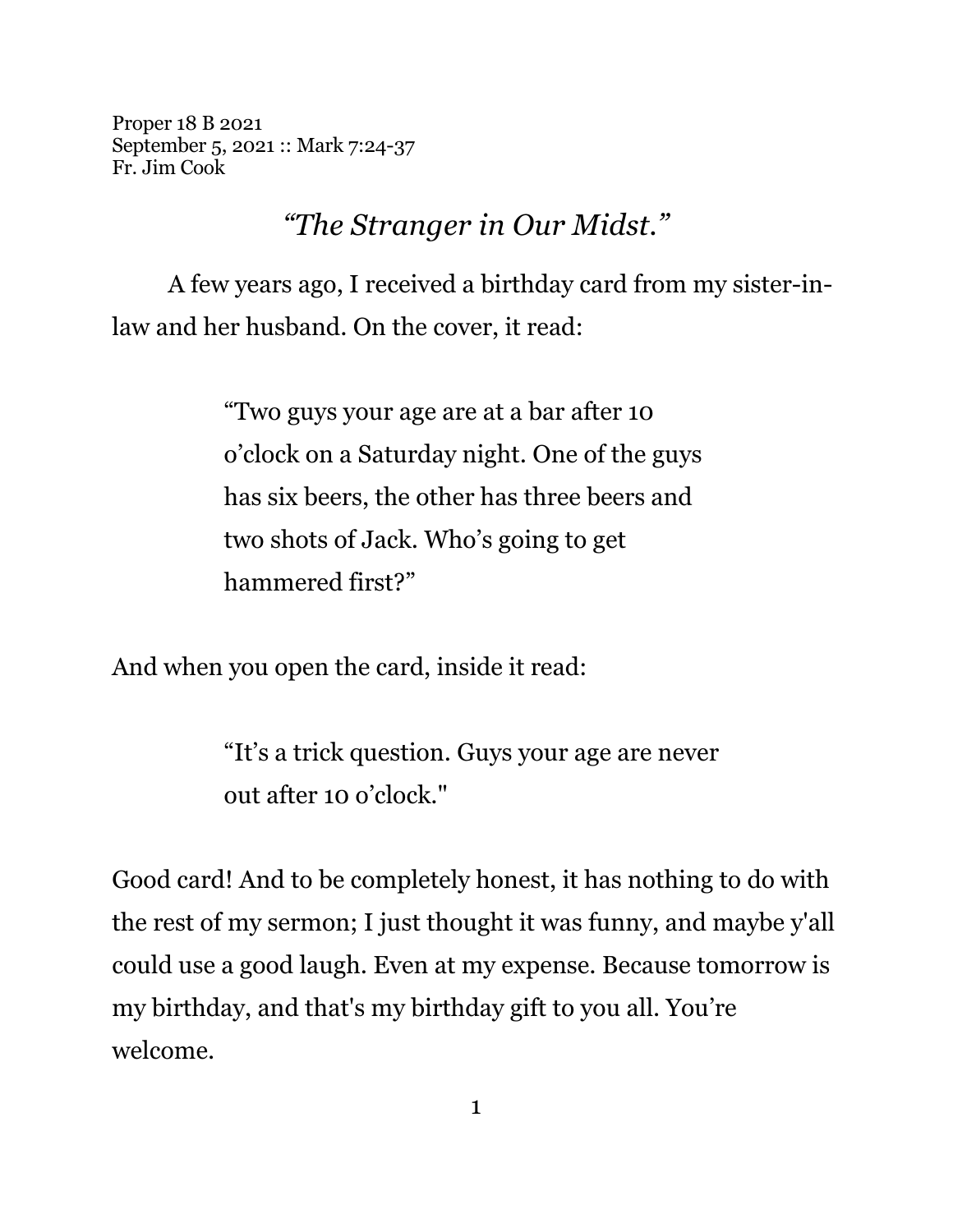Okay, so, when I looked at today's gospel reading, I didn't see anything really remarkable. It's comprised of two healing stories. In the first one, Jesus heals the daughter of a Syrophoenician woman, which he does. And in the second, two men from the Decapolis ask Jesus to heal their friend, which he does. And they're probably somewhat familiar stories, and there's no real surprise in either.

And that's what I thought, until something remarkable occurred to me: in both stories, Jesus has left Israel proper, and has ventured into Gentile territory. In other words, in each of these healing stories,

Jesus is the foreigner.

Jesus, is the outsider. And,

Jesus, is the stranger.

And for reasons that will become clear in a few moments, that got me to thinking about "How do we treat the stranger in our midst."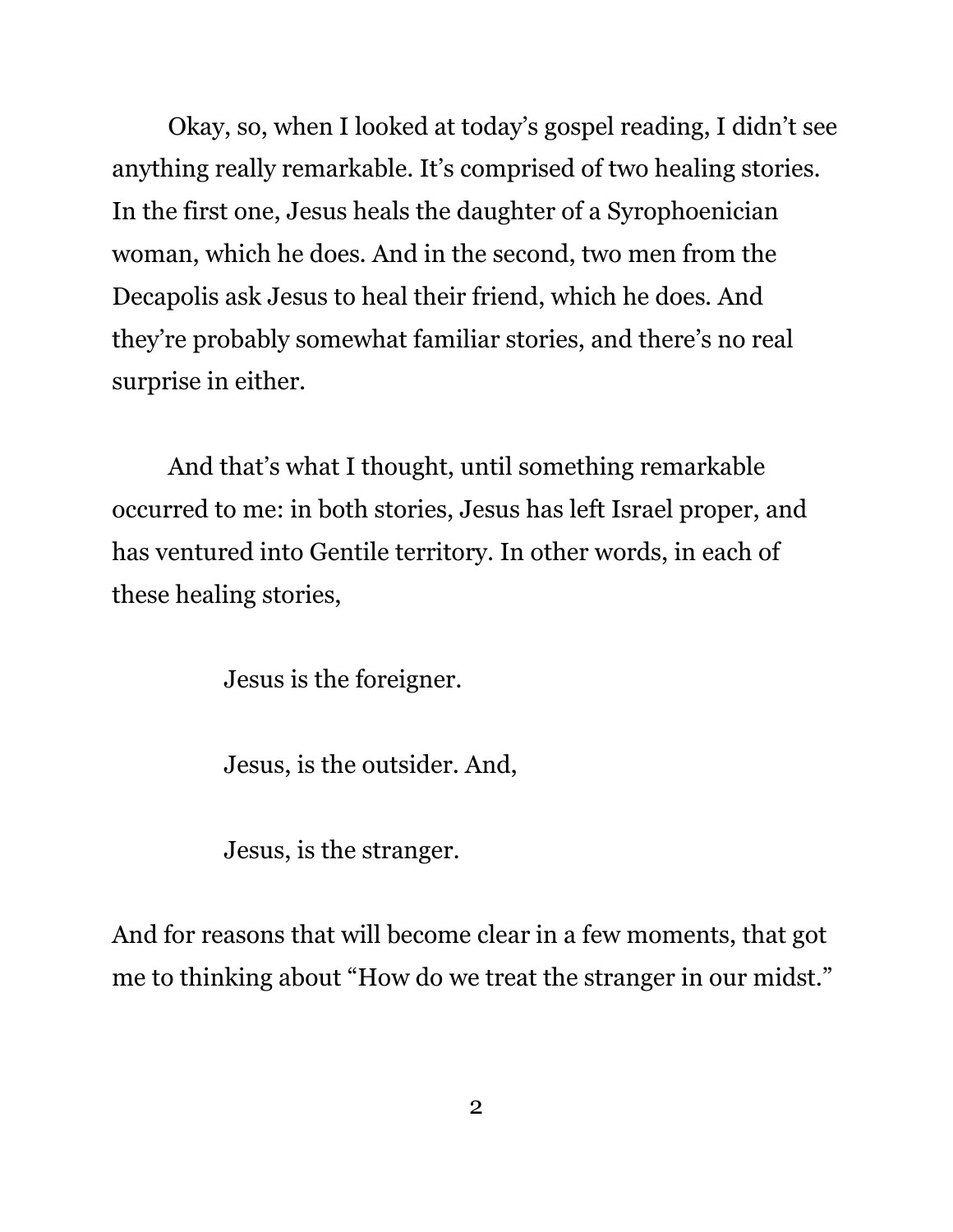This past week, Peggy and I were walking the neighborhood, and talking about my thoughts about this morning's gospel reading, and especially about that question about how we are to treat the stranger in our midst. And Peggy was reminded about the story of Abraham in Genesis 18.

One day, Abraham is sitting by his tent when, all of a sudden, he sees three strangers nearby. Abraham immediately hops to his feet and persuades the strangers to linger long enough for him to provide them with refreshments, and food for their journey ahead. At some point in the story we're told that Abraham unknowingly was entertaining  $-$  in one interpretation  $-$  angels unaware, or  $$ in another interpretation — God himself.

Whichever interpretation you prefer — whether Abraham was playing host to angels, or to God, or simply to three random strangers who happened to be traveling nearby Abraham's encampment — the question still remains, "Why? Why did Abraham feel compelled to provide sustenance for three individuals he had never met?

3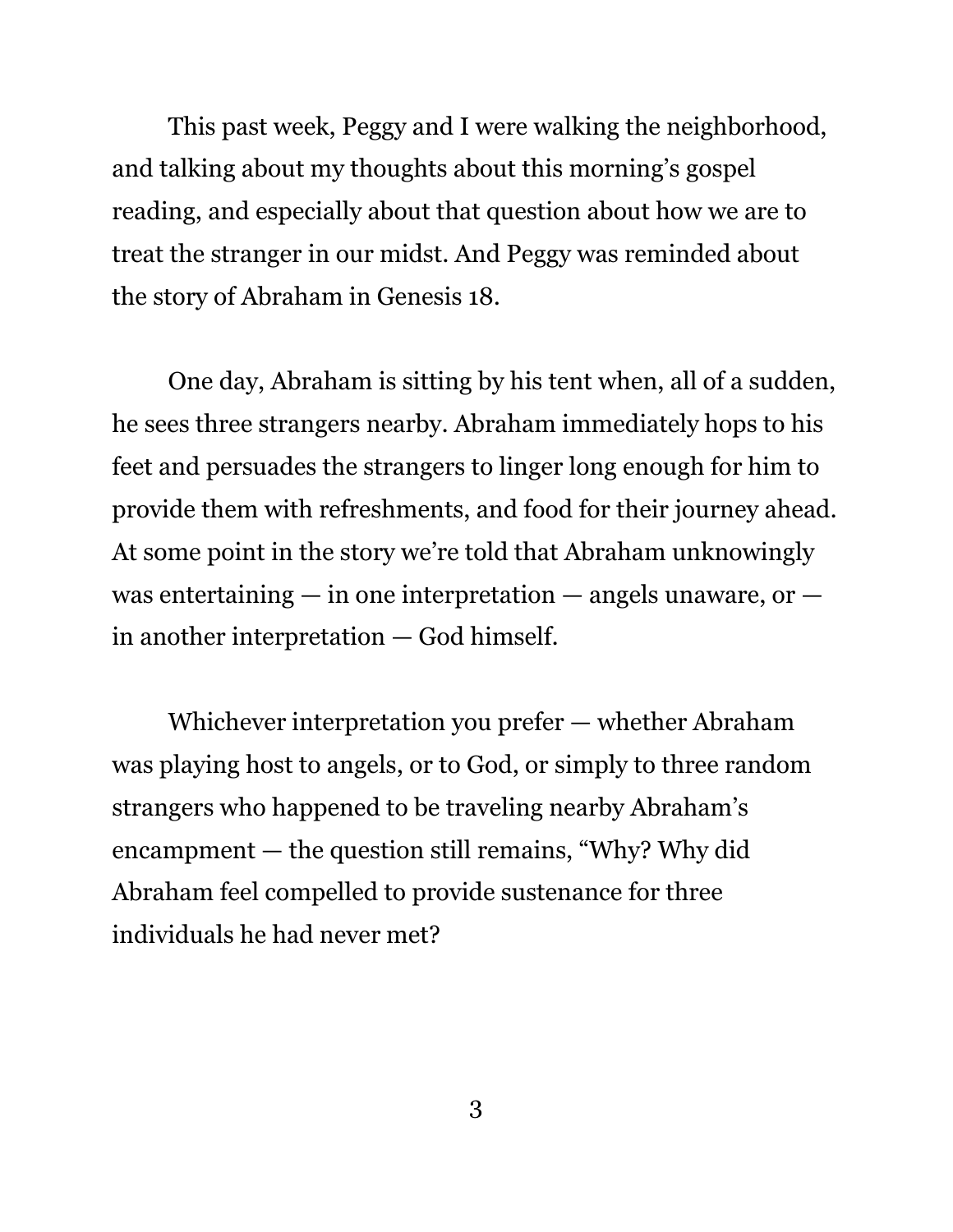Scholars of scripture, might suggest that he was simply following the customs and mores of his culture. That is, in those days, when life was hard, and travel was risky, the followers of God were expected to show hospitality to whomever happened to be wandering by.

But I think there was a more compelling reason for Abraham to behave as he did. In Deuteronomy 10: 18, God says this to his people:

> "You shall ... love the stranger" (Deuteronomy 10:18a).

In truth, the English translation doesn't do justice to the original Hebrew text. For in the original Hebrew, the text has more the meaning of:

> "You shall act in ways that are beneficial to those around you who are not native to your land."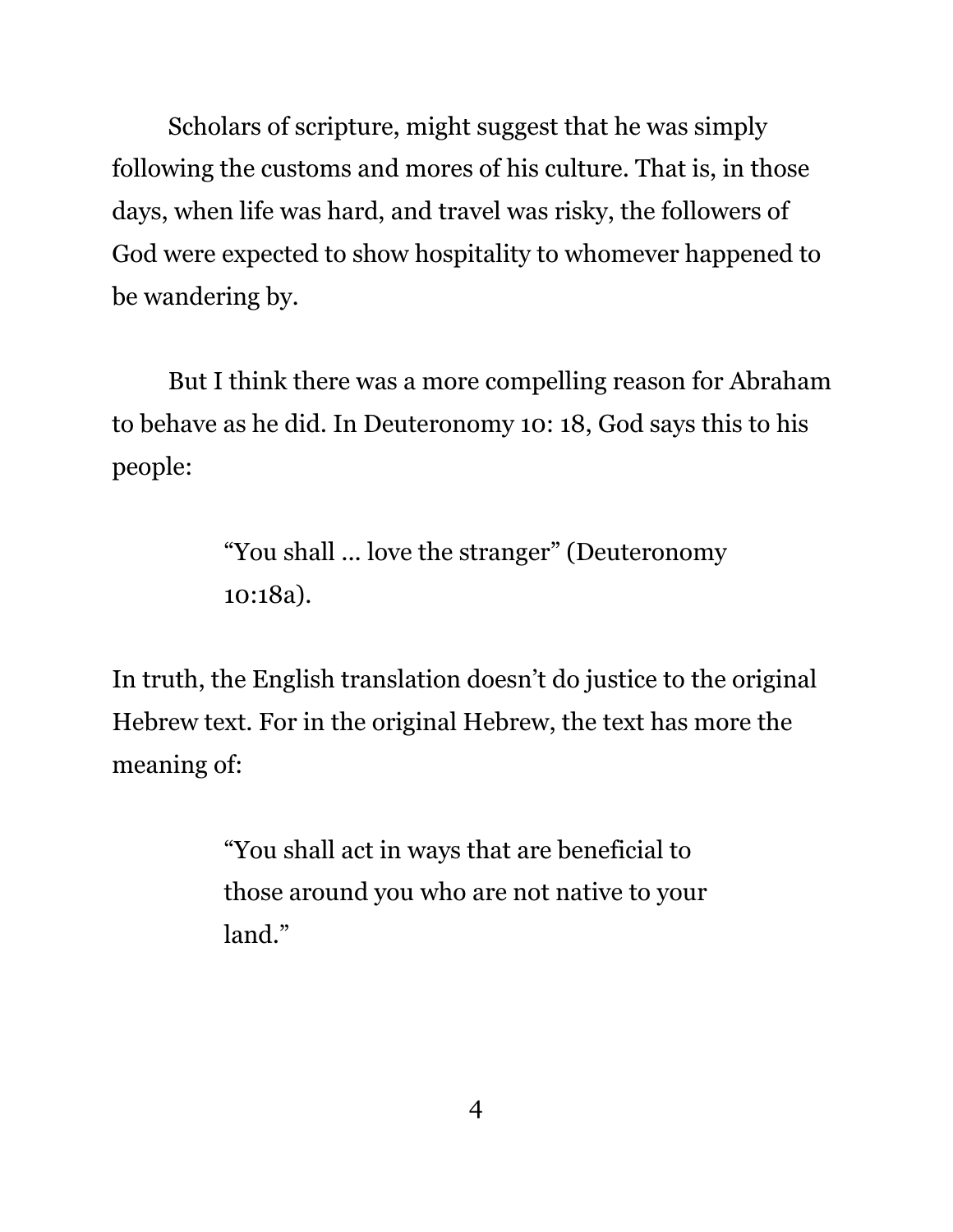"Love the stranger." Or, if you prefer, "act in ways that are beneficial to those around you who are not native to your land." That is the command of God.

Now, the natural question that arises from all this, is this: "Why? Why would God issue this command to love the stranger?" And the answer comes from the second half of that same verse. In Deuteronomy 10:18b, we find this:

"...for you were strangers in the land of Egypt." (10:18b).

In other words, God was reminding his people that there was a time when there was a famine in the land they called home. And there was no life any more for them there. But they were welcomed into Egypt, where they were provided with everything they needed. And they established a new home for themselves there. God was reminding them that, when they were foreigners, when they were outsiders, when they were strangers, they were welcomed by the Egyptians, and given the opportunity to establish a new home for themselves.

5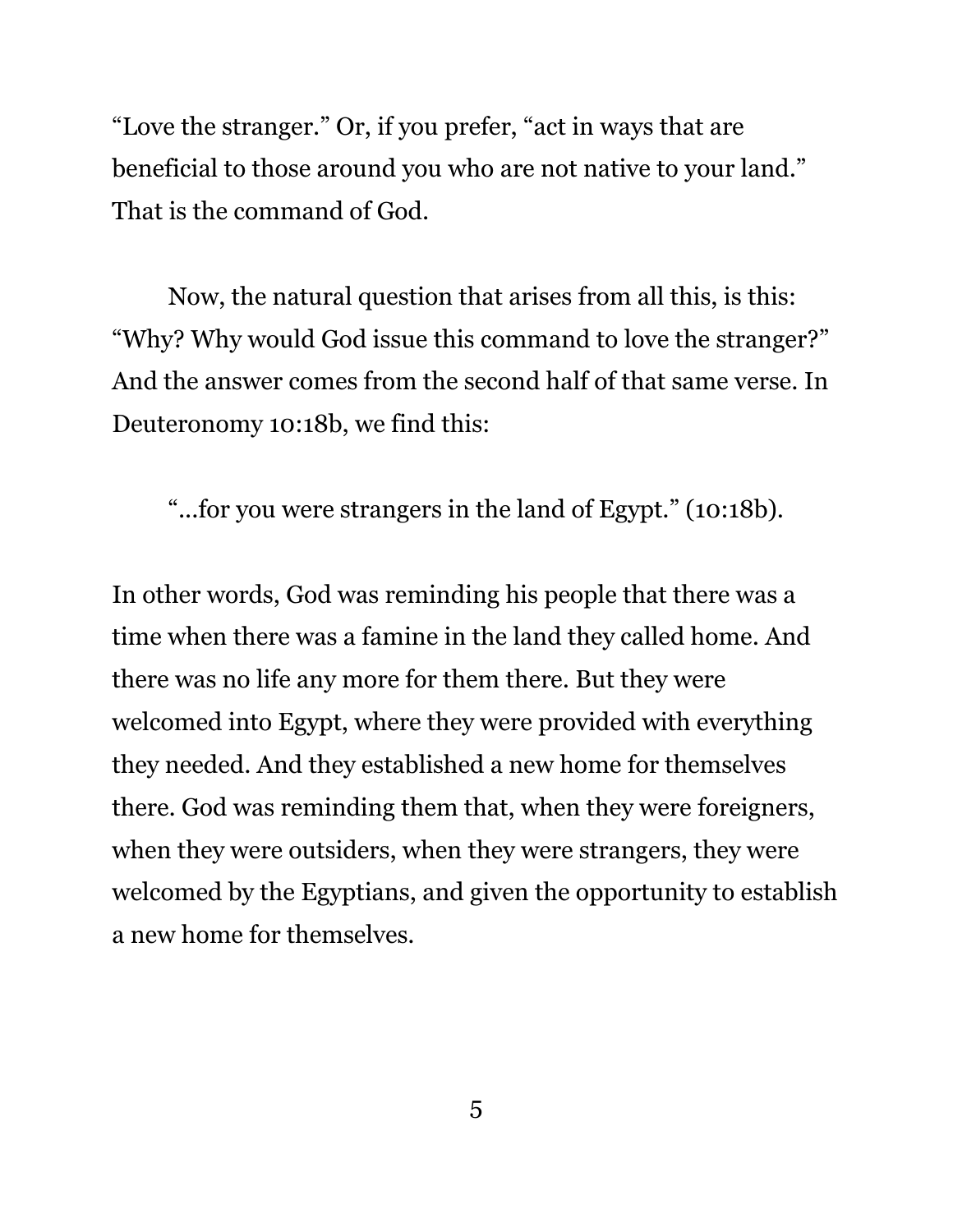Here's the thing: In the last two weeks or so, I've been thinking of the tens of thousands of refugees who'll be coming to America from Afghanistan. And, what sort of welcome will they be receiving when they get here? And, what does God expect of us as regards those refugees?

In the early 1990's, St. Francis Episcopal Church in San Antonio, hosted a family from Viet Nam. My recollection is that it was a very positive experience for everyone involved. In the early 2000's, St. John's Episcopal Church in Wichita, Kansas, hosted a family from Poland. And that, too, was a very positive experience for all involved. (In fact, my in-laws are still close to that family, even though nearly twenty years have passed.) Will a family from Afghanistan try to settle in Lindale or Tyler? I don't know. But this I do know: God's expectations of us will be the same as always:

> "You shall ... love the stranger" (Deuteronomy 10:18a).

That is, God expects us to act in way that are beneficial to those who are no native to this country ... even if they're from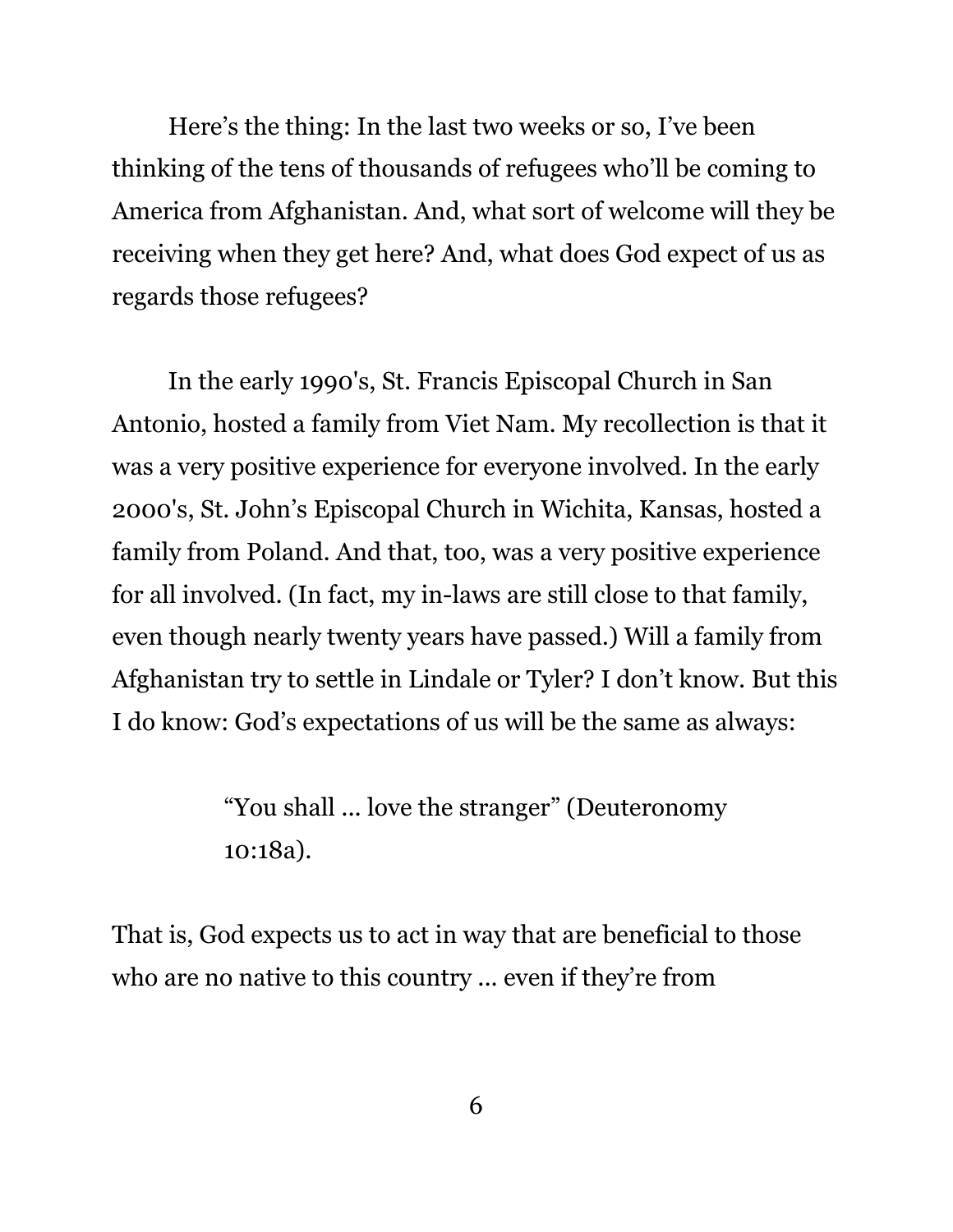Afghanistan. And why that may, be is distinct from what I said earlier:

> For the United States was created by, and is made up of, people who came here from many different countries, and from many more different cultures.

In fact, and unless you're a full-blooded American Indian, you are either an immigrant to America, or you are descended from immigrants to America. There are no other options available.

But that's alright, because, as the author of the letter to the Hebrews reminds us, we are all dwellers in a land *that isn't ours, but God's* — that all good gifts are from God, even this country and that we linger here for a short time, but not as permanent residents; for we desire, we look forward to, as Hebrews described it, a "better country, that is, a heavenly one."

Now, the reality of the situation is this: any Afghans who come to this country, do so for the same reasons our ancestors did: to escape tyranny; or to find a better life for their families; or